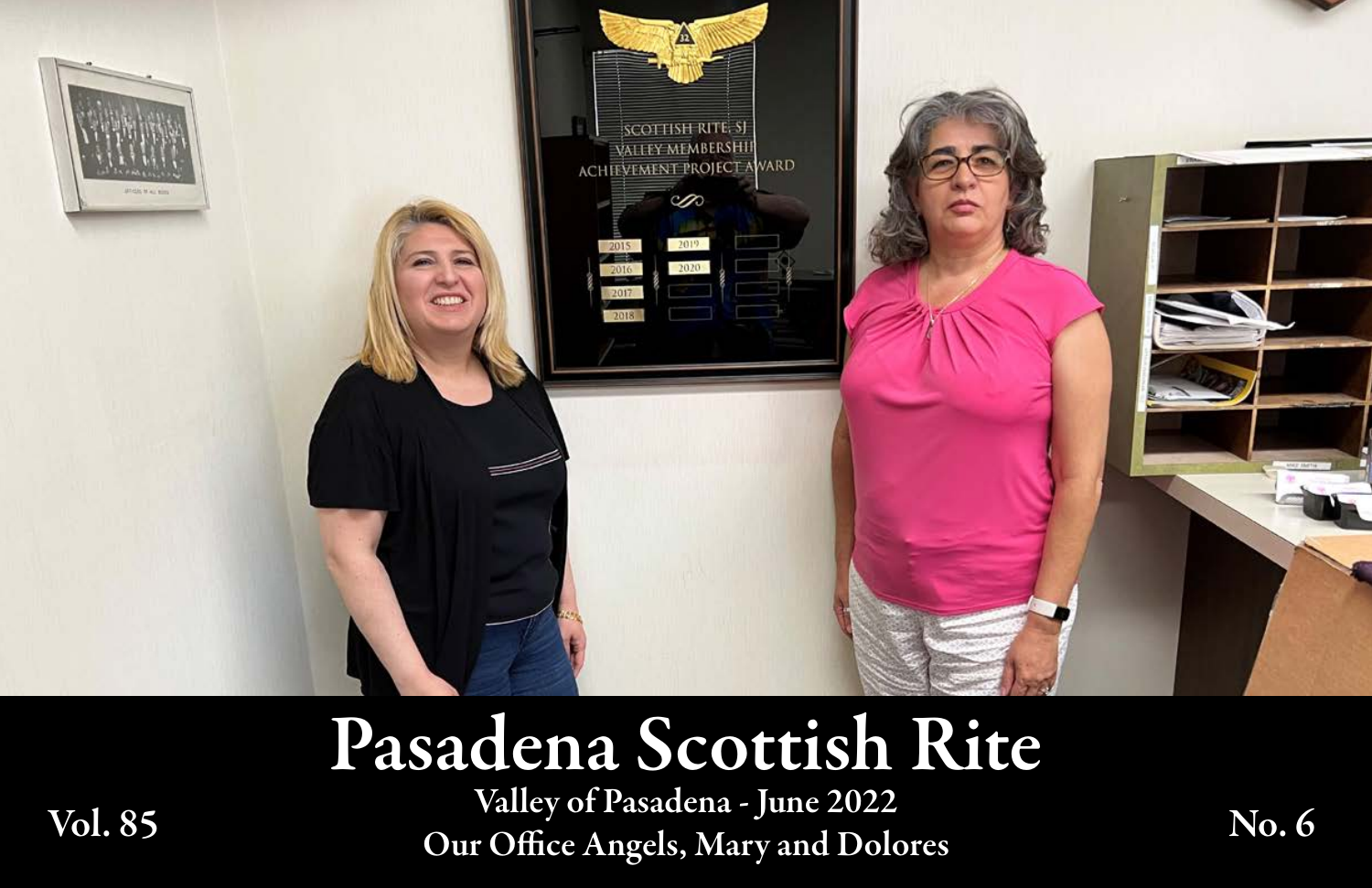(USPS 422-600) 150 N. Madison Ave. Pasadena, CA 91101-1710 626.795.4213 Fax: 626.795.1487 http://www.pasadenascottishrite.org bill@pasadenascottishrite.org Reservations: mary@pasadenascottishrite.org Official publication of the Ancient and Accepted Scottish Rite of Free Masonry Periodical Class Postage Paid at Pasadena, California and at additional mailing offices. No Subscription Price Published Monthly Except July/August Combined

### Editorial Staff

| Ronald W. Alcorn III, 33º | Editor       |
|---------------------------|--------------|
| Pat Meyers, 32°           | Mail Manager |

### Change of Address

Please notify the Secretary's Office of your correct mailing address including ZIP CODE when moving. POSTMASTER: Send address changes to the Scottish Rite Journal. 150 North Madison Avenue, Pasadena, CA 91101-1710

### Allegiance

The Bodies of the Ancient and Accepted Scottish Rite sitting in the Valley of Pasadena, Orient of California acknowledge and yield allegiance to the Supreme Council (Mother Council of the World) of the Inspector General Knights Commander of the House of the Temple of Solomon of the Thirty-Third and last degree of the Ancient and Accepted Scottish Rite of the United States of America.

> James D. Cole, 33° Sovereign Grand Commander

Frank Loui, 33° Sovereign Grand Inspector General in the Orient of California

Rees Padfield, 33° Personal Representative of the Sovereign Grand Inspector General in the Orient of California





Teodorico J. Oliva III, 32º KCCH *Venerable Master Lodge of Perfection*





Massimo Del Grande, 320 KSA *Wise Master Chapter of Rose Croix*





Herair A. Rostamian, 320 KSA *Commander Council of Kadosh*





Charles C. Krefting, 320 KCCH *Master of Kadosh Consistory*





Keith D. Kramer, 32<sup>0</sup> KSA *First Knight Knights of Saint Andrew*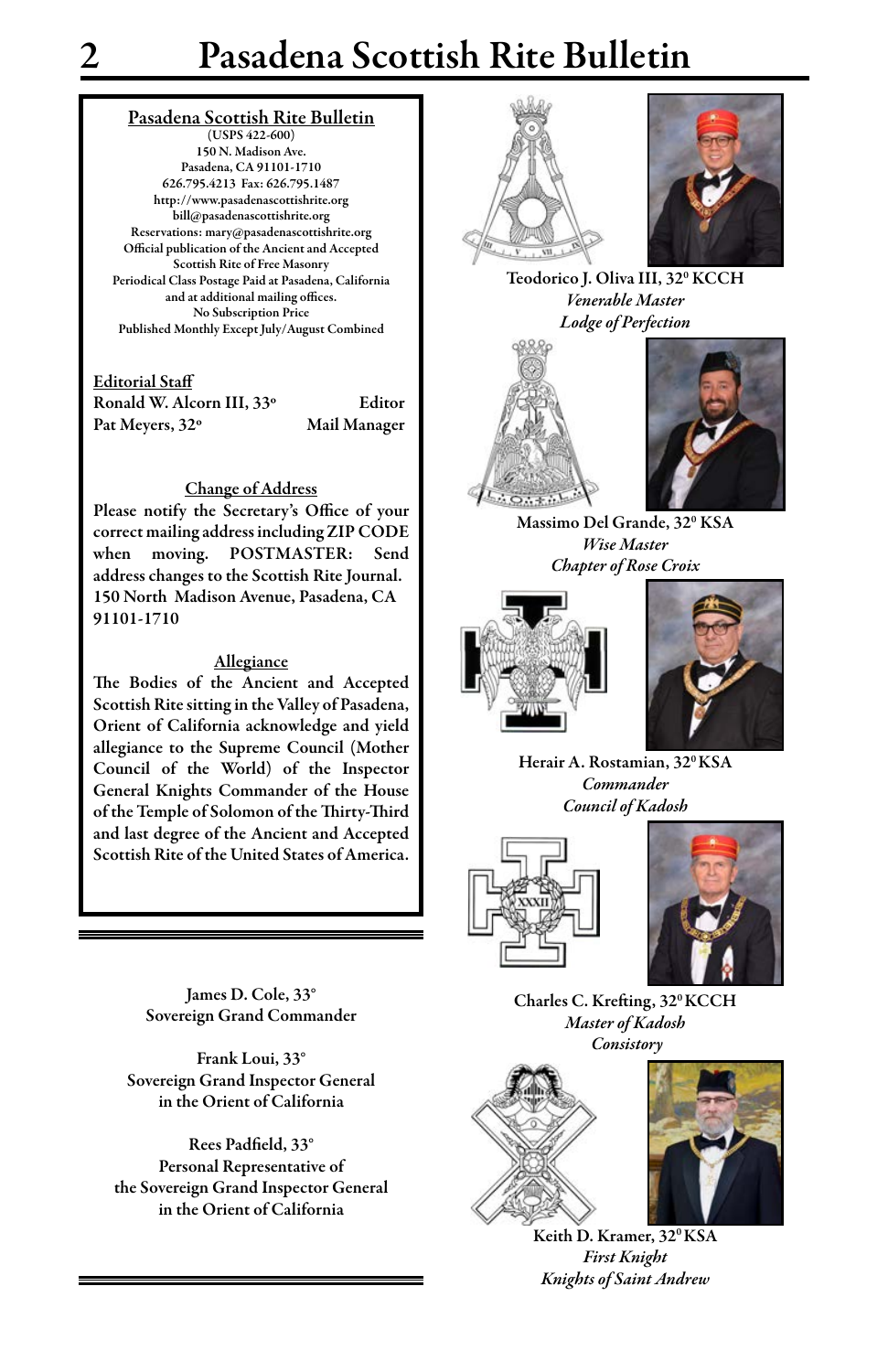## Pasadena Scottish Rite Bulletin 3 Teodorico J. Oliva III, 32° KCCH *Venerable Master* Lodge of Perfection

### Brothers,

We have reached the year's halfway point. We have achieved quite a bit in the first half of the year, and that is not even at full capacity of what the Pasadena Scottish Rite can do. We had the performance of the Spirit of Hiram in March, the Ceremony of Remembrance and Renewal in April, and the Spring Reunion where we welcomed thirteen new 32nd Degree Scottish Rite Masons in May. On top of the traditional events I just mentioned, we



introduced two new items. We had a radio show type table-read for John Ward's "The Inquiry" at dinner time in April, and the Feast of the Consistory in May, where we celebrated the beginnings of Scottish Rite Masonry. I extend my sincere gratitude to everyone who participated in making these events happen. The value you add to the Pasadena Scottish Rite is what makes it unique and successful.

To our new members, and to those of you who have not done so, be sure to explore the Supreme Council's website at https://www.scottishrite.org. The "members only" area is full of valuable Scottish Rite and general Masonic material. I especially like the video and audio materials that help us expand our knowledge in everything Scottish Rite. It also has a social media platform that will connect you with other Scottish Rite Masons around the globe.

The Pasadena Scottish Rite Valley has so many more events coming up for the rest of the year. The Supreme Grand Inspector General's visit, the Henville Award, the Feast of Tishri, the Fall Reunion, and many more. But first, please be sure to attend our June Stated Meeting where we welcome our newest members and present them with their Scottish Rite caps and rings. There is nothing like a warm welcome to set the tone for one's Scottish Rite journey.

Finally, as we had just celebrated Memorial Day a few days ago, let us remember beyond that one day, the memory of those who fought valiantly

Continued on next page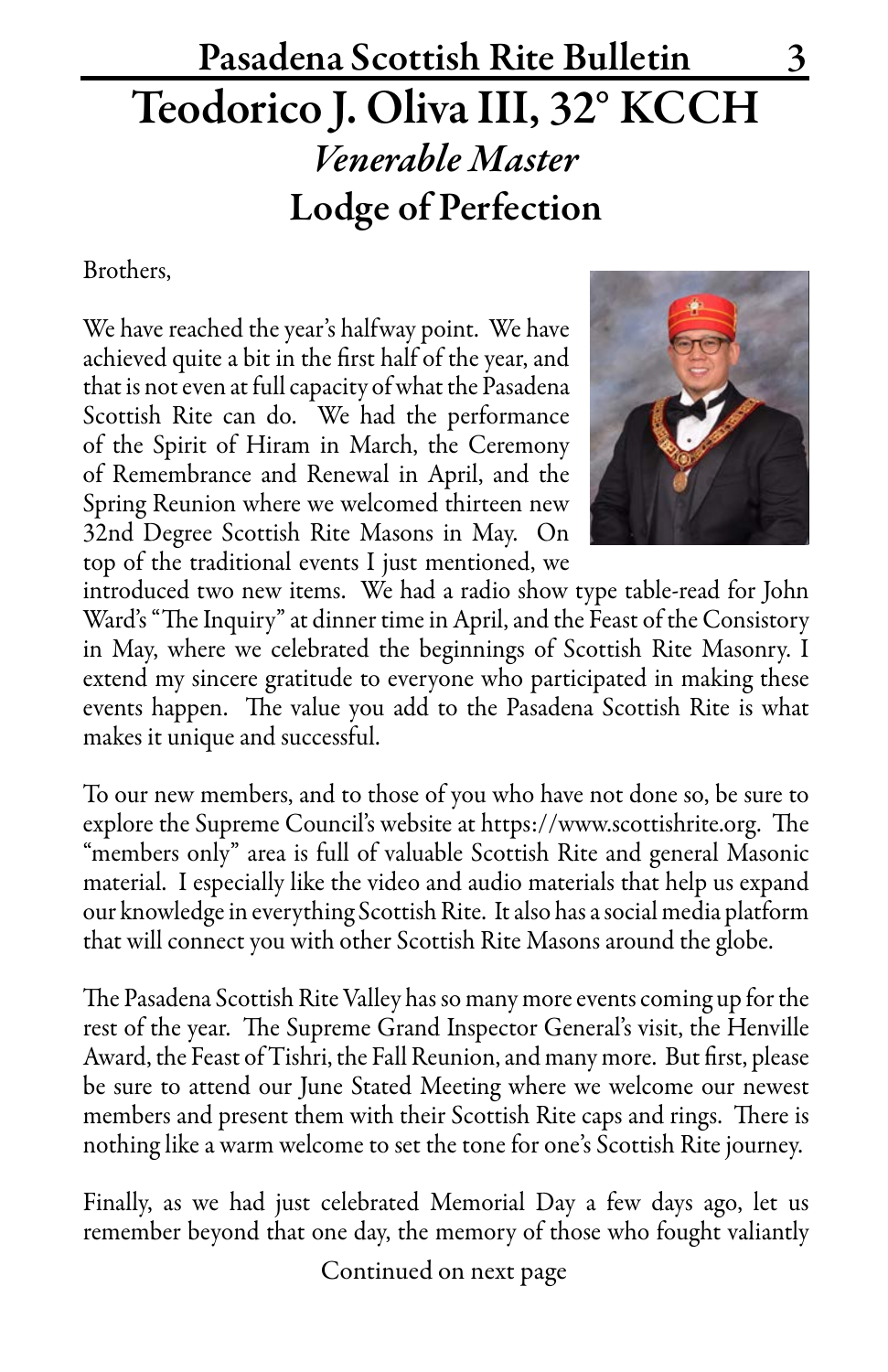Venerable Master, continued...

for the freedoms that we enjoy today. Most of all, let us pay them the utmost respect by being true to our Scottish Rite vow to do everything in our capacity to preserve those freedoms, to extend those freedoms to all citizens of this glorious country, and to fight tyranny wherever it exists. As Scottish Rite Masons, we are ever reminded that no doctrine or faith or knowledge is of value to man, except as it bears fruit in action.

Sincerely and fraternally,

Teodorico J. Oliva III, 32° KCCH Venerable Master, Lodge of Perfection



## June Dinner Menu

## Stated Meeting on June 3rd

Cheese & Crackers

Garden Salad w/Honey Dijon Vinagrette Dressing

Chicken Florentine

Au Gratin Potatoes and Vegetables

Dinner Rolls and Butter

Desert: Stawberry Shortcake

Last Day for reservations: Wednesday, June 1st at 2pm

Number of Reservations at \$20.00 Per Person.................. Fish or Vegetarian on request only when making reservation.

*Remember - a reservation made is a reservation paid. mary@pasadenascottishrite.org* or 626-795-4213 Ext: 101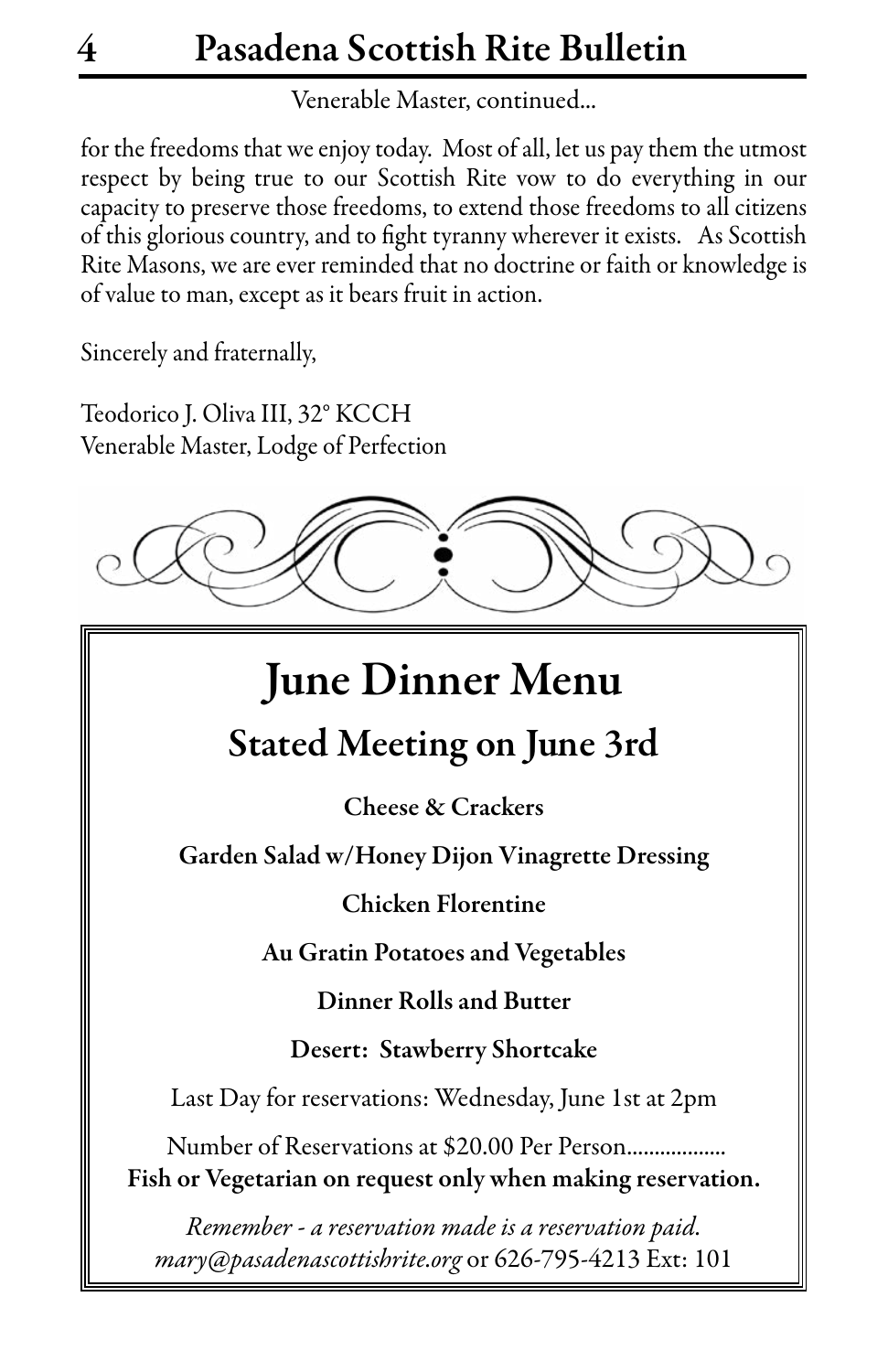## Pasadena Scottish Rite Bulletin 5 The Secretary's Memo Pad Ill. William F. Rook, 33º

Congratulations to the Spring Reunion Ill. W. Joseph Ryland 33° Memorial Class. Welcome aboard and we hope you become regular participants in our efforts and work. June 3rd we will welcome these members with the capping and ring Ceremonies at our June Stated Meeting. Remember you must make reservations for dinner through Mary in the office at (626) 795-4213 or by email at mary@pasadenascottishrite.org. Reservations must be made by 2 PM on Wednesday, June 1. Remember a reservation made is a reservation paid.



DC has updated the Sentinel membership site to keep a running count on our membership numbers. They for April 2022 (the latest update) Four have been reinstated, 7 deaths, 5 demits, for a membership total of 701. This does not include the reunion class.

We have 110 members who have not paid their 2022 dues. Please take the time to look to see if you paid. Just because you received a dues card doesn't always mean you are paid. We have 53 who are two years in arrear and subject to suspension for non-payment of dues. If you are having dif- ficulty in paying your dues, please call me at the office and we can work out some plans. We never want to lose a brother for not being able to afford the dues.

Looking to the future, in July our SGIG Frank Loui will join us for his annual visit. We will also have a special presentation of the radio theater production of "The Traitor". Come out and join us for all our events.

Bill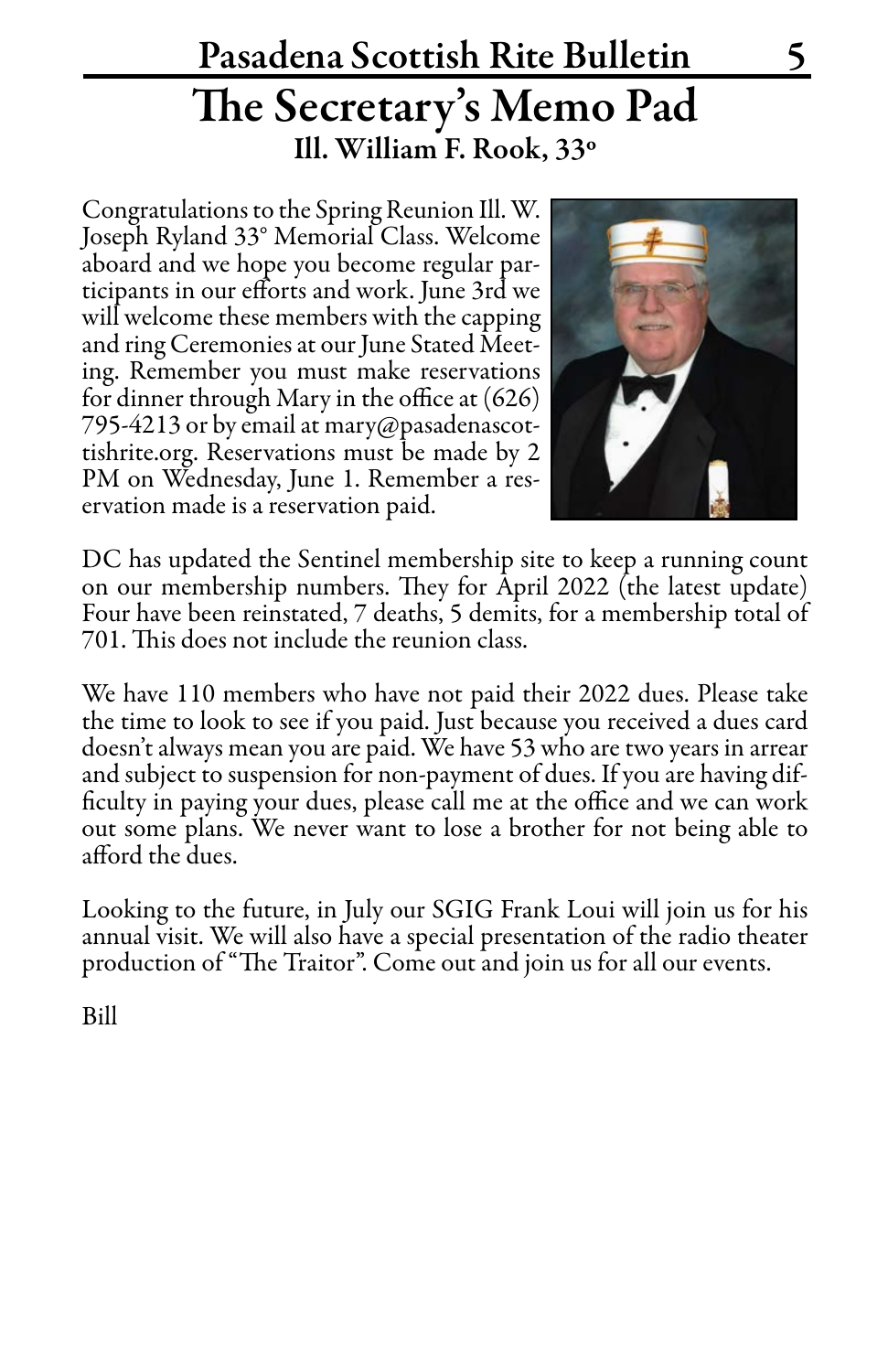## 6 Pasadena Scottish Rite Bulletin The P.R.'s Corner Ill. Rees Padfield, 33º

### Brethren,

This June's Stated Meeting celebrates are newest brothers, the Class of Joe Ryland. It is also the first meeting of the Women's Association in over two years. They will have their own entertainment while the Brothers enjoy the June Stated Meeting. I have asked the new members to bring their significant others and those of our regular membership. I hope to see a full room of our ladies enjoying the entertainment we planned for them.



Our Language Center is operating full time and it is great to hear the voices of the young again in the building. The Language Board is planning several new events that hopefully will benefit the Center. Please look for the upcoming dates and events.

We are continuing to upgrade and modernize the functionality of the building. The inside of the building is continued to be painted. The women's rest room upstairs next to the Women's Association meeting room is being totally upgraded. The leak that has plagued the dinning room has been located and fixed.

As we look forward to June, do not forget the sacrifices made at Normandy and the war in the Pacific. Memorial Day should remind us that the tree of liberty, and freedom, is watered not with pretty words and flowers, but with the blood of our young men and women. If you should see a veteran with his baseball cap showing Navy, Army, Marine, Air Force or Coast Guard participation in one of our nation's past or current conflicts, please approach them and thank them for their service and sacrifice. Should you encounter a first responder please thank them also. The light in their eyes will brighten your day.

Rees Padfield, 33° Personal Representative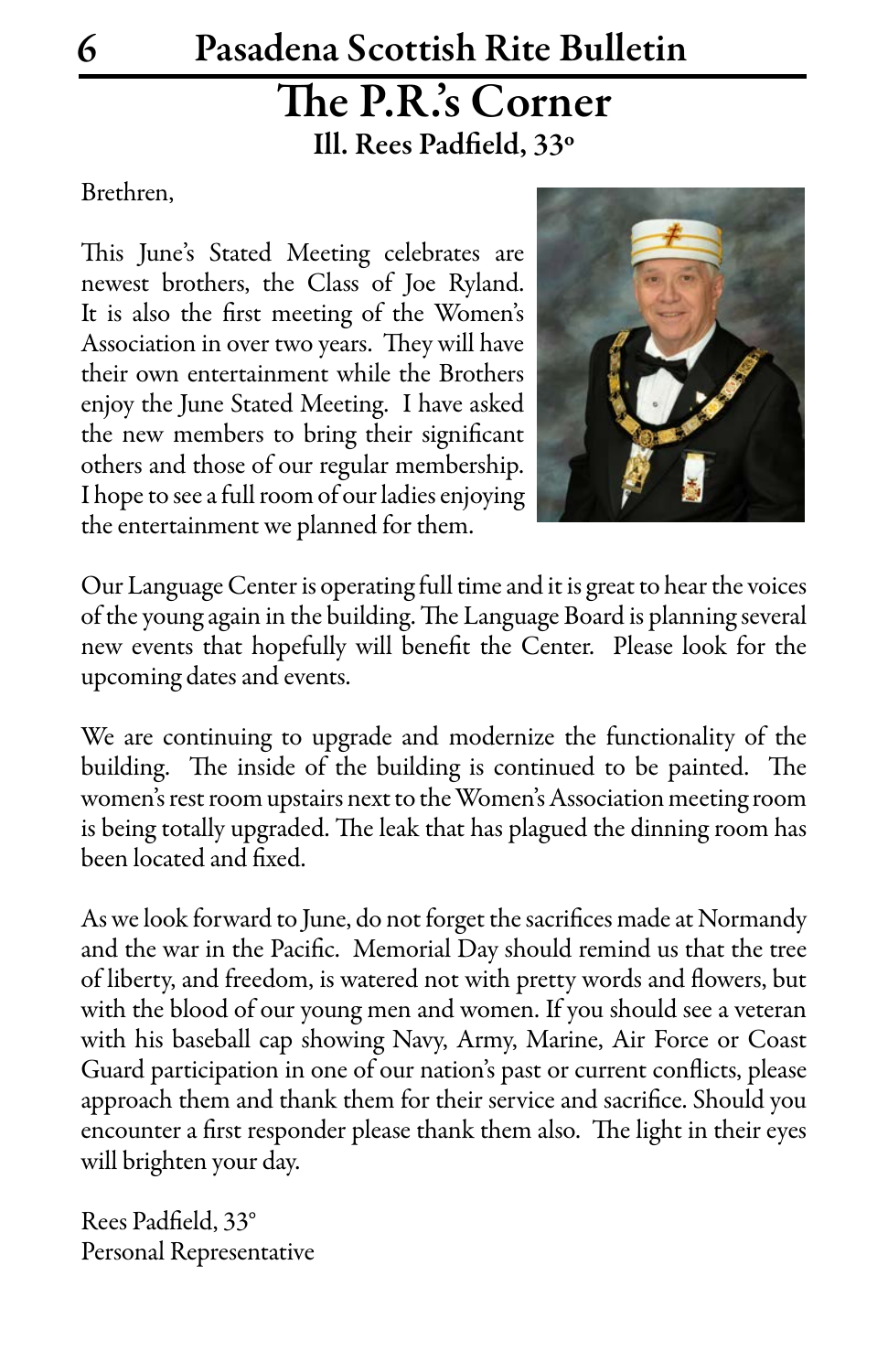|                       |       |             |              | Daily Recap of Membership<br>Recap data generated: 5/31/2022 2:01:15 AM<br>$\circledR$ Valley of Pasadena $\circlearrowright$ Orient of California $\circlearrowright$ Southern Jurisdiction |        |        |          |            |            |        |
|-----------------------|-------|-------------|--------------|----------------------------------------------------------------------------------------------------------------------------------------------------------------------------------------------|--------|--------|----------|------------|------------|--------|
|                       | Begin | Initiations | Affiliations | Reinstatements                                                                                                                                                                               | Deaths | Demits | Susp NPD | Susp Other | Explusions | Ending |
| Pasadena / Lodge      | 711   |             |              |                                                                                                                                                                                              |        |        |          |            |            | 721    |
| Pasadena / Chapter    | 712   | $-17$       |              |                                                                                                                                                                                              |        |        |          |            |            | 721    |
| Pasadena / Council    | 711   | $-13$       |              |                                                                                                                                                                                              |        | 5      |          |            |            | 717    |
| Pasadena / Consistory | 709   | 13          |              |                                                                                                                                                                                              |        | ь      |          |            |            | 715    |

### **Current Dues Statistics** Accurate As Of: 5/31/2022 5:01:57 AM

|                                              | Count | % of Total | Orient<br>Wide Avg. | <b>Jurisdiction</b><br>Wide Avg. |
|----------------------------------------------|-------|------------|---------------------|----------------------------------|
| Active Members with Dues Paid in Full:       | 355   | 49.2%      | 48.6%               | 53.8%                            |
| Active Members with Current Dues Balance:    | 105   | 14.6%      | 7.7%                | 7%                               |
| Active Members with Arrears Dues Balance:    | 53    | 7.4%       | 13.6%               | 7.7%                             |
| Active Members that are Dues Exempt (A,L,R): | 112   | 15.5%      | 11.9%               | 10.7%                            |
| Active Paid Life Members (E):                | 96    | 13.3%      | 18.2%               | 20.8%                            |
| Total:                                       | 721   |            |                     |                                  |

## **American Red Cross Blood Drive**

### Pasadena Scottish Rite

Location: Dining Room 150 N. Madison Ave Pasadena, CA 91101

Wednesday, June 8, 2022 1:00 p.m. to 7:00 p.m.

### Please visit RedCrossBlood.org and enter sponsor code: PSRP to schedule an appointment.

Streamline your donation experience and save up to 15 minutes by visiting RedCrossBlood.org/RapidPass to complete your pre-donation reading and health history questions on the day of your appointment.

Share the vibe. Give blood to help save lives. Download the Blood Donor App | RedCrossBlood.org | Call 1-800-Red CROSS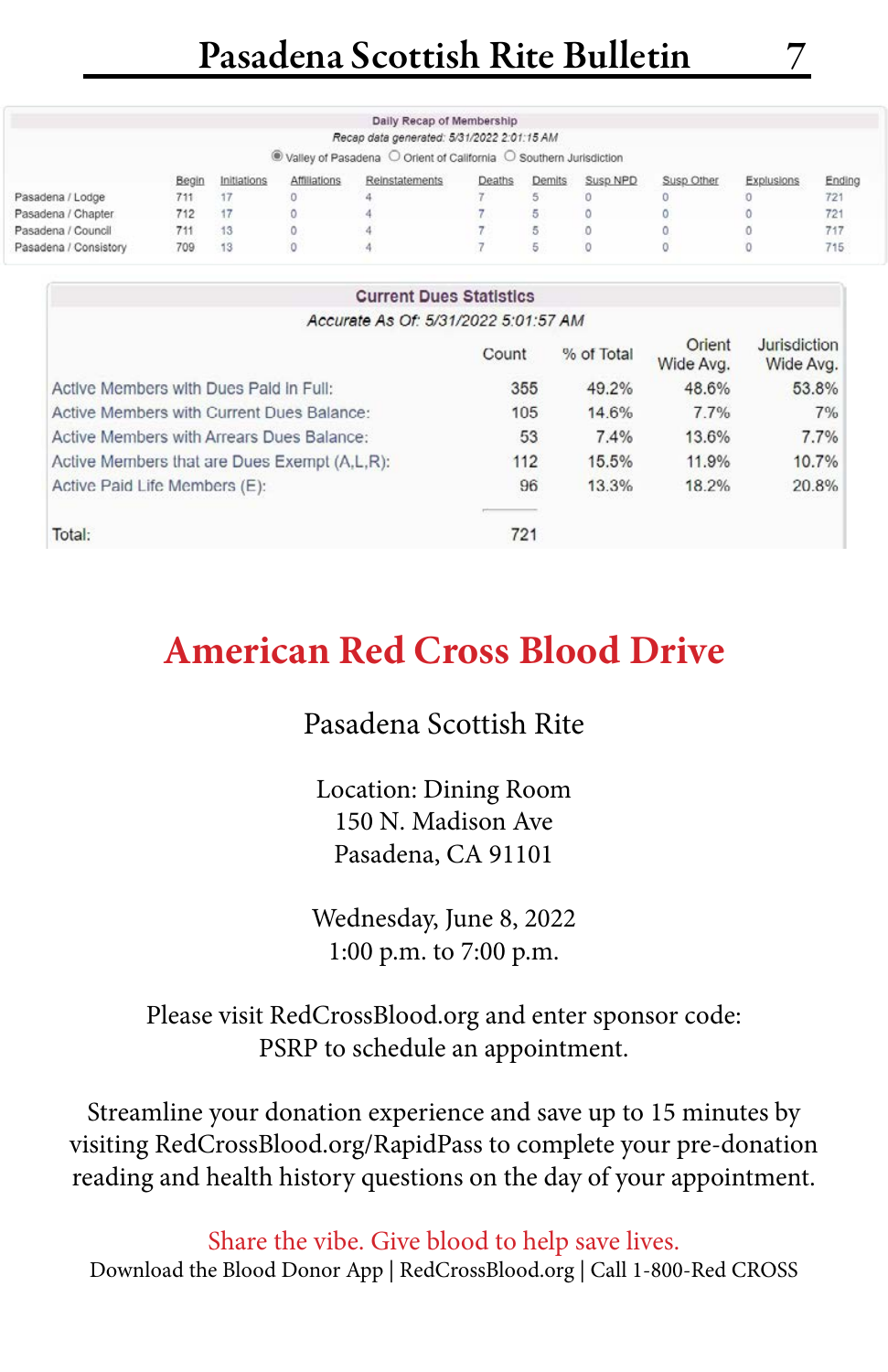## Treasurer's Report Miles H. Bresee III, 32º KCCH

Greetings Brethren…

It's not often I write. Previously, our Investment Committee (now Finance Committee) held meetings separately prior to being consolidated within other meetings, and the timing of them would have resulted in 'old news'. Finance meetings are again separate from the consolidated meeting(s), and the goal is for updates will be



timelier. With that background, I wanted to take this opportunity to update you on our investments and finances.

Due to schedule conflicts and a busy April, our 1st Quarter (ending March 31) Investment meeting was held on April 28th, with our Investment Manager, Bob McClure leading the discussion. Please keep in mind that we have 5 investment accounts; each with a different allocation (or 'mix') of mutual funds. The Life Membership and Almoner's Accounts being more conservative than the longer-term growth-oriented Lodge of Perfection account, for example. Rather than take up pages upon pages in this Bulletin, comments regarding our investments will be 'summarized' to reflect the consolidation of them as a whole.

Like perhaps, many of your individual investments, ours are not immune to the market and economic challenges faced today. Increased Government spending adding to our national debt by both recent Administrations, inflation, supply chain issues, Fed interest rate and money supply policies, the war in the Ukraine, etc. To categorize our investment allocation as a whole, they fairly equate to a retirement portfolio; perhaps only slightly more aggressive. Our target range for equities, or the stock-based side, is 60-70%. As of our April meeting, primarily due to 'market creep' or appreciation, we were approximately 71%. As a result of our recent meeting, our Investment Manger will gradually trim back the equity side to around 65%, allowing for

Continued on next page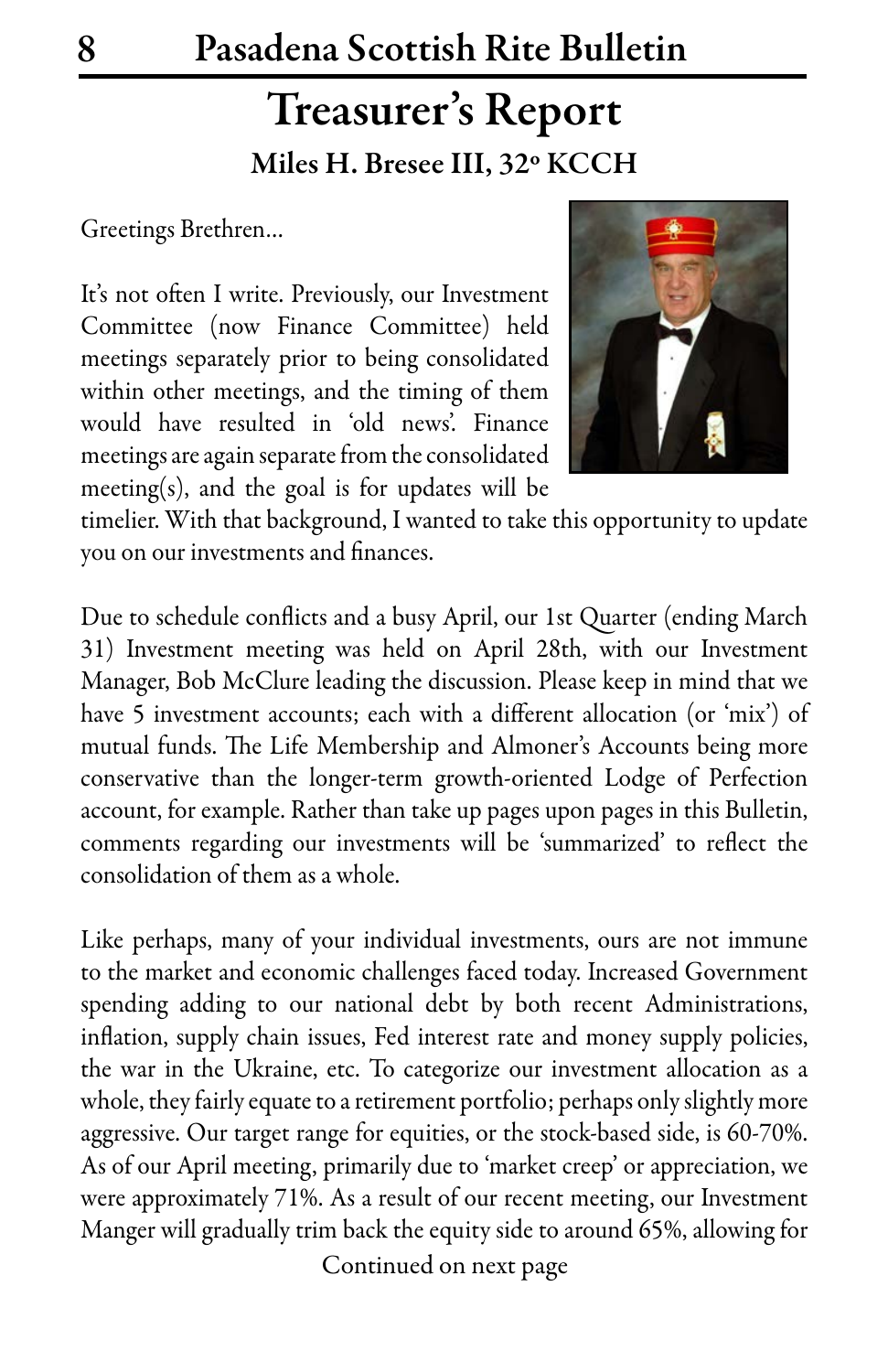### Treasurers Report, Continued...

some growth, and while reducing exposure to equities, also provide some downside cushion with bonds, fixed income, and TIPS (Treasury Inflation Protected Securities) mutual funds.

As far as 'numbers', alluded to above, our investments have declined in value. We only 'lose money' when we sell something and incur a loss…at less than what we paid. Increases and decreases in value are a normal part of investing. Now, to the numbers… again, through April 30th. Compared to April, 2019 with a consolidated balance of \$2,228,857, our April, 2022 balance was \$2,475,031…an increase of \$246,174. The return for this period was 11.04%. Our 3-year rate of return was 9.90%, and from December 31, 2017 when our investments of \$2,193,787 were transferred to our Investment Manager, has been 7.82%. This, compared to a 60% Equity/30% Fixed Income/10% Cash benchmark of 7.98%. One should remember and take into consideration the following…our withdrawals from investments, as well as this is the consolidated return (with the underlying 5 accounts having slightly different returns) in the context of what we started with on December 31, 2017.

Both our Investment Manager and your Treasurer, while we certainly pay attention to what's going on in the short and medium term, put more focus on long term performance. Key to this, we believe, is having a plan. The 'plan', is a formally adopted Investment Policy Statement (IPS), reviewing our investments periodically (we do so formally every quarter), and making adjustments in concert with our Investment Manager through analysis and discussion of current and anticipated market events. We have both the flexibility and latitude to convene an investment meeting outside or our quarterly meetings if deemed necessary. When working with, or being responsible for the investments and/or finances of a nonprofit organization (versus an individual or household), our objective is not to hit home runs, to use a baseball analogy. Instead, we seek a reasonable rate of return balanced against a competing goal of preserving our funds for an indeterminable financial future of our Valley. In general, the 'market' has been very good the past 3 years. Returns have been supra normal. However, neither of us are of the mindset to think these can, or should be relied upon in the future. The market has been driven by 5 principal large tech companies…Facebook Continued on next page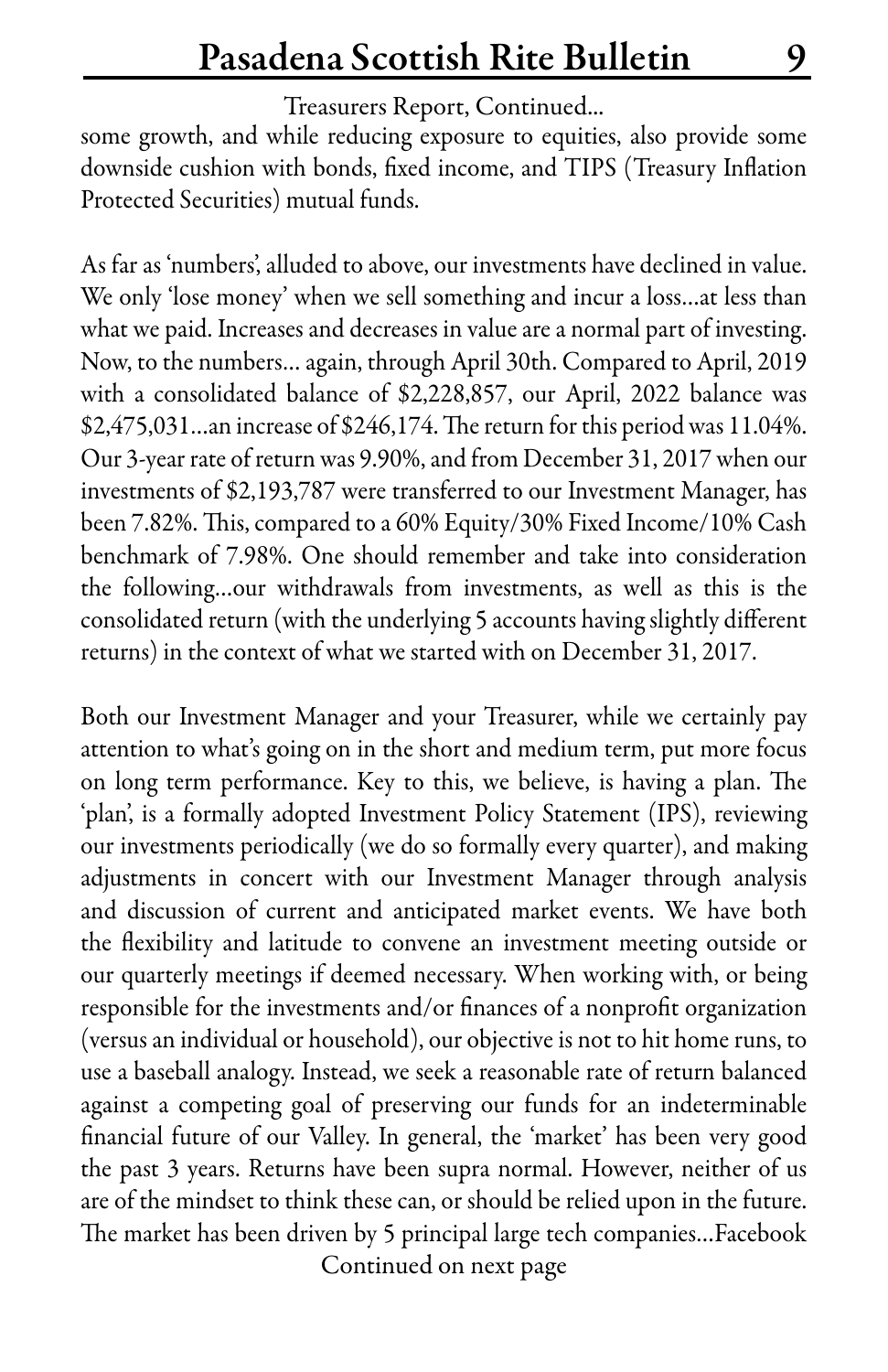### Treasurers Report, Continued...

(now Meta), Amazon, Apple, Netflix, and Google…or FAANG. Turning to recent days (the first week of May as this is written), we've seen what has happened to Amazon and Netflix (one of the risks of investing in individual stocks). The 'Fed' or Federal Reserve is in the process of raising interest rates…making borrowing more expensive for companies and individuals in an effort to dampen inflation. Supply chain issues remain…Shanghai is in another total COVID lockdown. This affects exports from China (read 'chips' and other goods and materials) translated into our imports used in automobile and other manufacturing as raw materials. Consumer spending has kept the economy going. Unemployment is around 3.8%. However, recruiting workers and getting them to stay has been a challenge. (Again) as of this writing (first draft May 5th), the Fed has made it clear it is going to raise interest rates as necessary to halt inflation with anticipated 0.50% monthly interest rate increases until it gets to a  $2 - 3%$  range.

Within our Valley, our Cathedral Board has a formal 5-year plan, which is updated every year, generally around November/December. In it, we identify major improvements and repairs our almost 100-year-old building requires, equipment to make rentals and movie shoots more attractive, etc., and prioritize them along with expected funding (generally from cashflow). For example, we believe we have (finally) identified all of the roof leaks and repaired them; allowing for the inside of our building to proceed with painting. Both the Lodge of Perfection and Cathedral Association have formal budgets, and these are reviewed quarterly. For the 1st quarter, we have generally been on target with expectations for  $\frac{1}{4}$  or 25% of income and expenses. The Supreme Council as of 2023 will no longer provide property and casualty insurance for our building. They will retain Liability insurance. Our premiums were lumped into all the other Valleys in the Southern Jurisdiction…any losses or claims experienced by those Valleys were indirectly passed along to us in the form of increased premiums. This year, we were required to pay for this insurance in full, up front…some \$56K. Our cashflow at the beginning of the year…said 'OUCH'!!! The good news, is that we were free to shop around for this insurance, and we have identified at least one if not two alternative carriers at a lower premium. We expect to make a decision at the May Cathedral Board meeting. If this replacement Continued on next page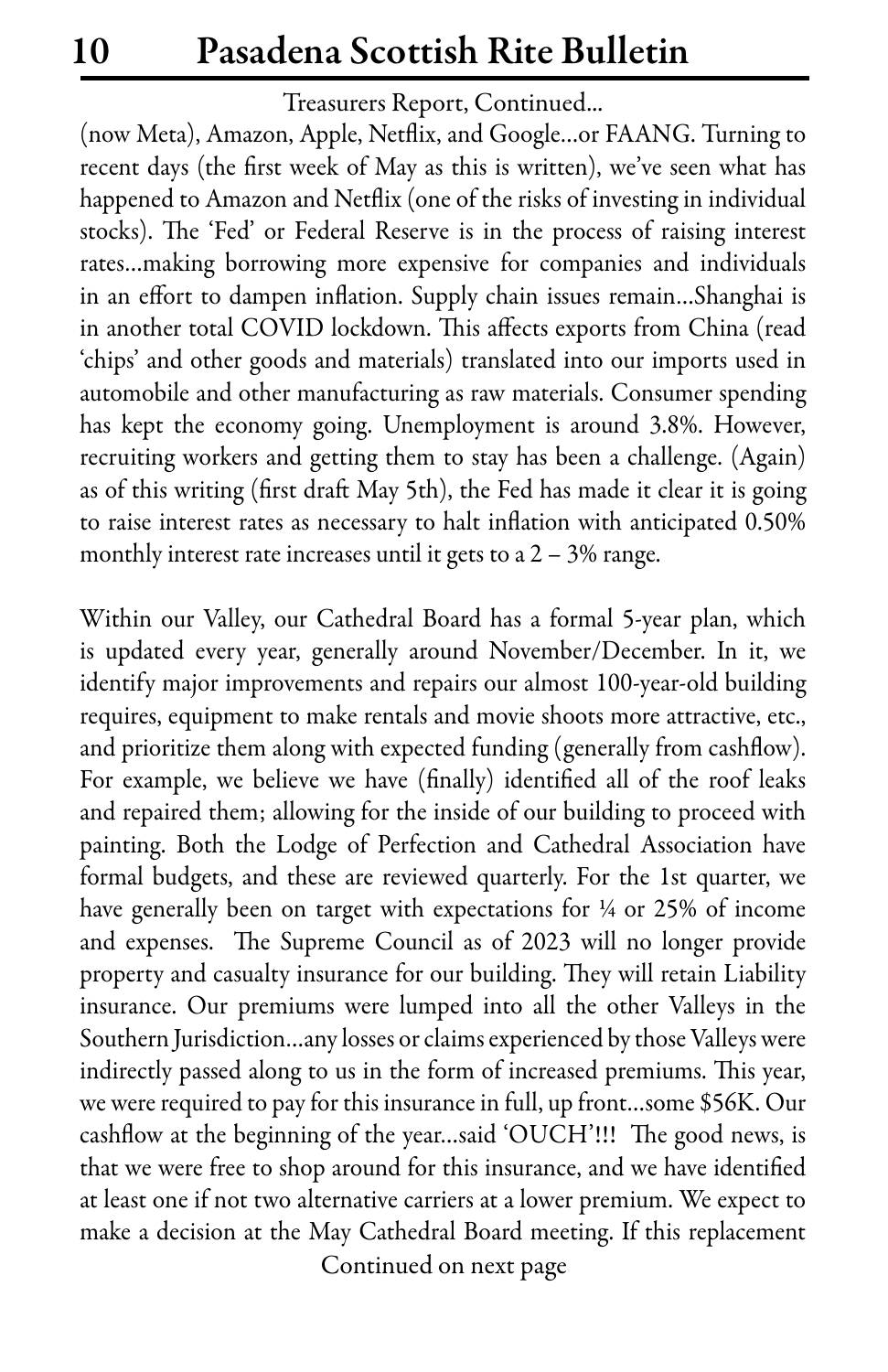Treasurers Report, Continued...

policy is in place by June 1st, we will get a prorated refund of that premium previously paid to the Supreme Council.

As this article needs to be closed off (05/21/22) and sent to our Editor, keeping things in perspective…yesterday's market close as measured by the Dow Jones Industrial Average was 31,262. The last time it was near this mark, was on March 3rd, 2021 and closed at 31,270; 14 months ago.

I hope you've found this summary informative! If you have any questions, please feel free to contact me at: miles.bresee@pasadenascottishrite.org, or 626 483-1342. Like the now defunct (I only heard about it) 'Naked News' series on Canadian TV, I have nothing to hide…and I don't bite!

Sincerely and Fraternally,

Miles H. Bresee, 32º KCCH Treasurer



# **IN MEMORIAM**

Bruce Ivie Old West Lodge No. 813 April 2, 2022

May Almighty God, in his infinite mercy, Grant that we may meet again, to part no more.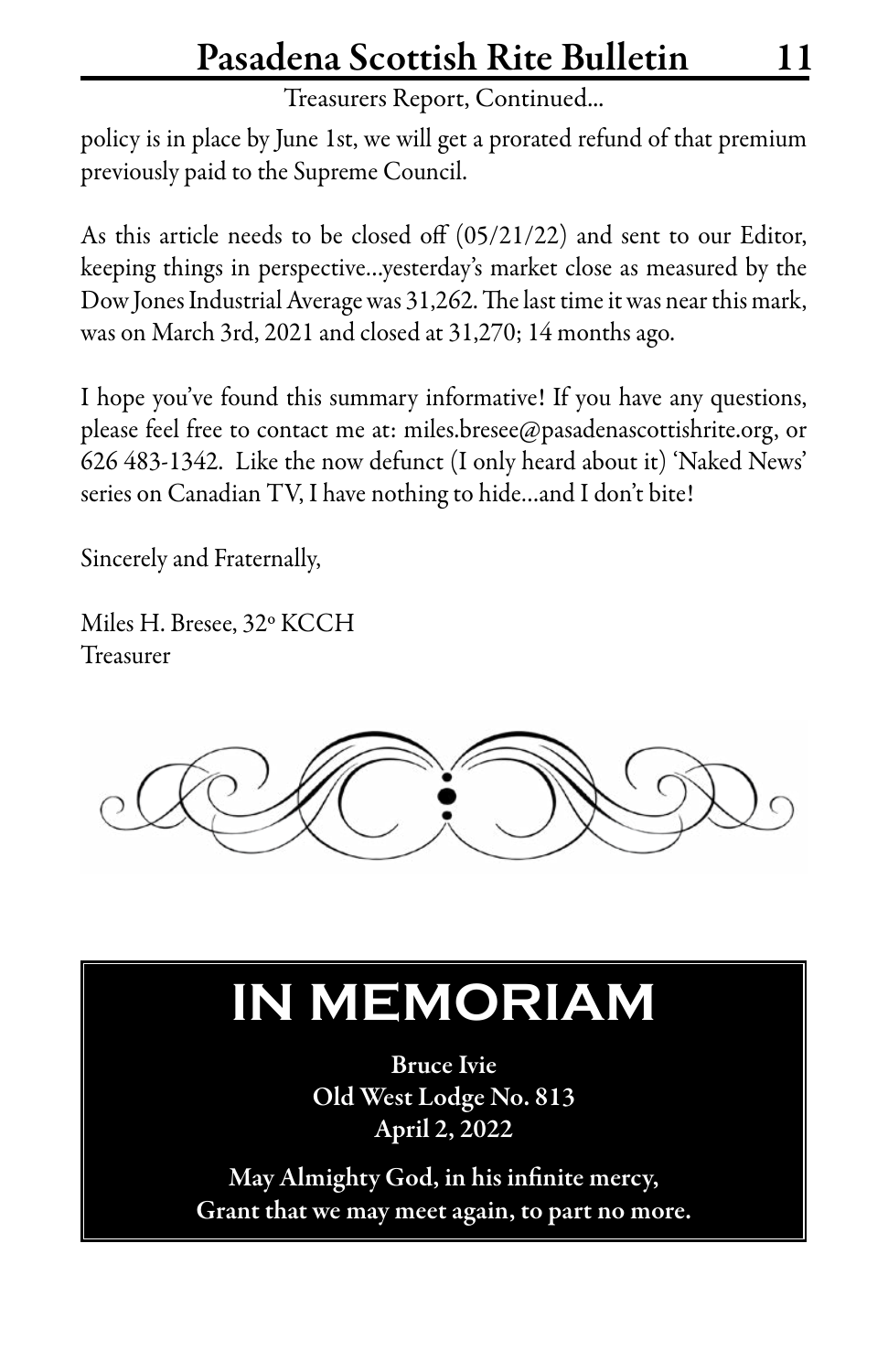## 12 Pasadena Scottish Rite Bulletin Women's Association News

Gentlemen, thank you for sharing this newsletter with your lady

Dear Ladies,

We were able to meet last month and have some interesting discussion on how we can assist the Pasadena Scottish Rite and the Language Center for Children as we move forward in the months ahead. Our next meeting, June 3rd, we will have dinner at 6:30 pm and the Capping Ceremony in the auditorium for the new members. Then, while the men attend their meeting, we will have a wonderful program featuring a pianist entertaining us on our beautiful piano in our very own meeting room on the 3rd floor.

So, all ladies, please join us for the meeting in June upstairs after dinner and capping and enjoy our special entertainment.

Looking forward to seeing all of you who are able to join us on Friday June 3rd .

Sincerely,

 Lynda Lockhart President

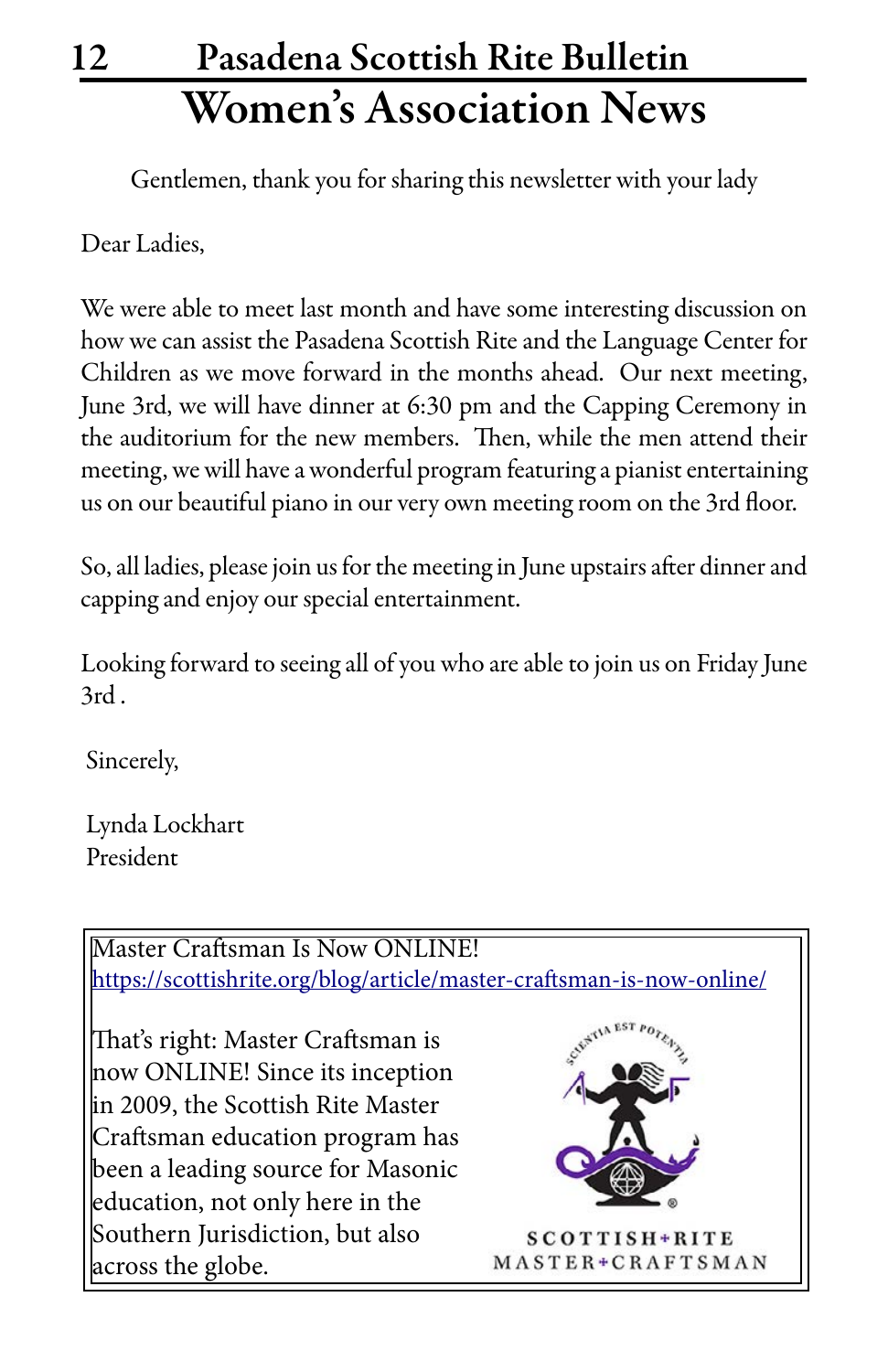| SCOTTISH RITE CATHEDRAL ASSOCIATION<br><b>TREASURER'S REPORT</b>                                                                                         |                                                                          |                                | PASADENA LODGE OF PERFECTION - UNION BANK ACCT. -- 8749<br>TREASURER'S REPORT                                                                                                                                                           |                                                                                |                                                                          |                                                                    |                                                                               |
|----------------------------------------------------------------------------------------------------------------------------------------------------------|--------------------------------------------------------------------------|--------------------------------|-----------------------------------------------------------------------------------------------------------------------------------------------------------------------------------------------------------------------------------------|--------------------------------------------------------------------------------|--------------------------------------------------------------------------|--------------------------------------------------------------------|-------------------------------------------------------------------------------|
| As of April 30, 2022                                                                                                                                     |                                                                          |                                | As of April 30 2022                                                                                                                                                                                                                     |                                                                                |                                                                          |                                                                    |                                                                               |
| Beginning Balance April 1, 2022                                                                                                                          |                                                                          | 16,739.94<br>s,                | Openning Balance April 1, 2022                                                                                                                                                                                                          |                                                                                | s,                                                                       | 32,337.84                                                          |                                                                               |
| ↮<br>Deposits:                                                                                                                                           | 45,523.48                                                                | 45,523.48                      | Deposits                                                                                                                                                                                                                                | 5,531.64<br>↮                                                                  | ↮                                                                        | 5,531.64                                                           |                                                                               |
|                                                                                                                                                          |                                                                          | 62,263.42                      |                                                                                                                                                                                                                                         |                                                                                | ↮                                                                        | 37,869.48                                                          |                                                                               |
| <b>69 69 69</b><br>So Cal Gas Auto payment<br>Payroll Taxes & Fees<br>Checks #3514 - 3530                                                                | 28,701.36<br>783.24<br>478.94                                            |                                | Paychex charges (payroll, taxes and fees)<br>Check #'s 1114 to 1119<br>Debit Card charges                                                                                                                                               | 12,927.55<br>164.29<br>3,104.97<br>↮                                           |                                                                          |                                                                    |                                                                               |
| Capital Obe Credit Card charges                                                                                                                          | 67.90<br>30,031.44                                                       | 30,031.44                      |                                                                                                                                                                                                                                         | 16,196.81                                                                      |                                                                          | 16,196.81                                                          |                                                                               |
| 04/06/22 Ck 3527 J L Painting and Construction - 4 part proposal (1st Floor & Women's Assn BA rooms,<br>04/05/2022 3517 FireMaster X-2,839.87            | Reinforce Attic rafters, Sealing of roof leaks) - Final Pymt \$15,000.00 |                                | 04/06/22 Ck 1117 Quality Instant Printing - Montly Bulleting Printing \$1,012.09<br>02/23/22 Ck No. 1104 Supreme Council Supplemental 2022 Dues \$1,572.00<br>04/06/22 CK 1116 Chef Sanchez Catering - Apr Stated Mtg Dinner \$1,071.00 |                                                                                |                                                                          |                                                                    |                                                                               |
| 04/06/22 Ck 3526 Ramon Villalpando Gardening & Parking Lot Sweeping \$1,400.00<br>04/06/22 Ck 3524 Jan-Serve, LLC - Monthly Building Cleaning \$3,329.00 |                                                                          |                                | Cleared Balance                                                                                                                                                                                                                         |                                                                                |                                                                          | \$21,672.67                                                        |                                                                               |
| 04/06/22 Ck 3525 Ramon Villalpando - South Parking Lot Tree Trimming                                                                                     |                                                                          | 32,231.98<br>\$1,130.00        |                                                                                                                                                                                                                                         |                                                                                |                                                                          |                                                                    |                                                                               |
|                                                                                                                                                          |                                                                          |                                | Uncleared Transactions                                                                                                                                                                                                                  | 471.40<br>↮                                                                    |                                                                          | 471.40                                                             |                                                                               |
|                                                                                                                                                          | \$17,113.36                                                              | \$17,113.36                    | Register Balance April 30, 2022                                                                                                                                                                                                         |                                                                                |                                                                          | \$21,201.27                                                        |                                                                               |
| Uncleared Transaction                                                                                                                                    |                                                                          | \$15,118.62<br> <br> <br> <br> | Everest Insurance W.C. Audit Ajustment<br>Dinners Stated Meeting April 2022<br>Credit Card Fees - Income<br>Members Dues for 2022<br>Deposits Breakdown:<br><b>Candidates Fees</b>                                                      | 1.00<br>350.00<br>2,458.00<br>1,980.32<br>705.00<br>မာ                         |                                                                          |                                                                    |                                                                               |
| Ending Balance as April 30, 2022                                                                                                                         |                                                                          |                                | Paychex -Payrol Taxes Ajustment                                                                                                                                                                                                         | 37.32                                                                          |                                                                          |                                                                    |                                                                               |
| Parking Lot Lease The REMM Group<br>Apartment Rent - April 2022<br>Deposits Breakdown:                                                                   | 16,611.43<br>1,760.00                                                    |                                | Account                                                                                                                                                                                                                                 | 5,531.64<br>12/31/2021                                                         | (For Comparison)<br>12/31/2020                                           | 4/30/2022                                                          | Dec '21 to Apr '22<br>Change from                                             |
| Distribution to Cathedral from Event Center<br>State Comp. Insurance WC Ajustment<br>Engie Insight Reimb. Usage antennas<br>Parking Lot Rental           | 2,425.00<br>179.78<br>20,000.00<br>4,547.27                              |                                | 4068 - Lodge of Perfection Main Acct<br>4063 - PSR Life Membership Acct.<br>4067 - Cathedral Assoc. Acct.<br>4066 - PSR Almoner Acct.<br>3495 - Buy out Acct                                                                            | 15,396.85<br>\$455,273.45<br>\$1,982,754.76<br>\$ 277,551.61<br>21,499.21<br>Ø | ↮<br>170, 158.76<br>416,219.98<br>242,643.73<br>,819,463.14<br>18,944.57 | 249,073.49<br>1,729,365.59<br>20,082.19<br>411,333.61<br>13,565.91 | (28, 478, 12)<br>(1,417.02)<br>$(43,939.84)$<br>$(253,389.17)$<br>(1, 830.94) |
| s,                                                                                                                                                       | 45,523.48                                                                | Ą,                             |                                                                                                                                                                                                                                         | 2,752,475.88                                                                   | 2,667,430.18                                                             | 2,423,420.79                                                       | (329, 055.09)<br>ధి                                                           |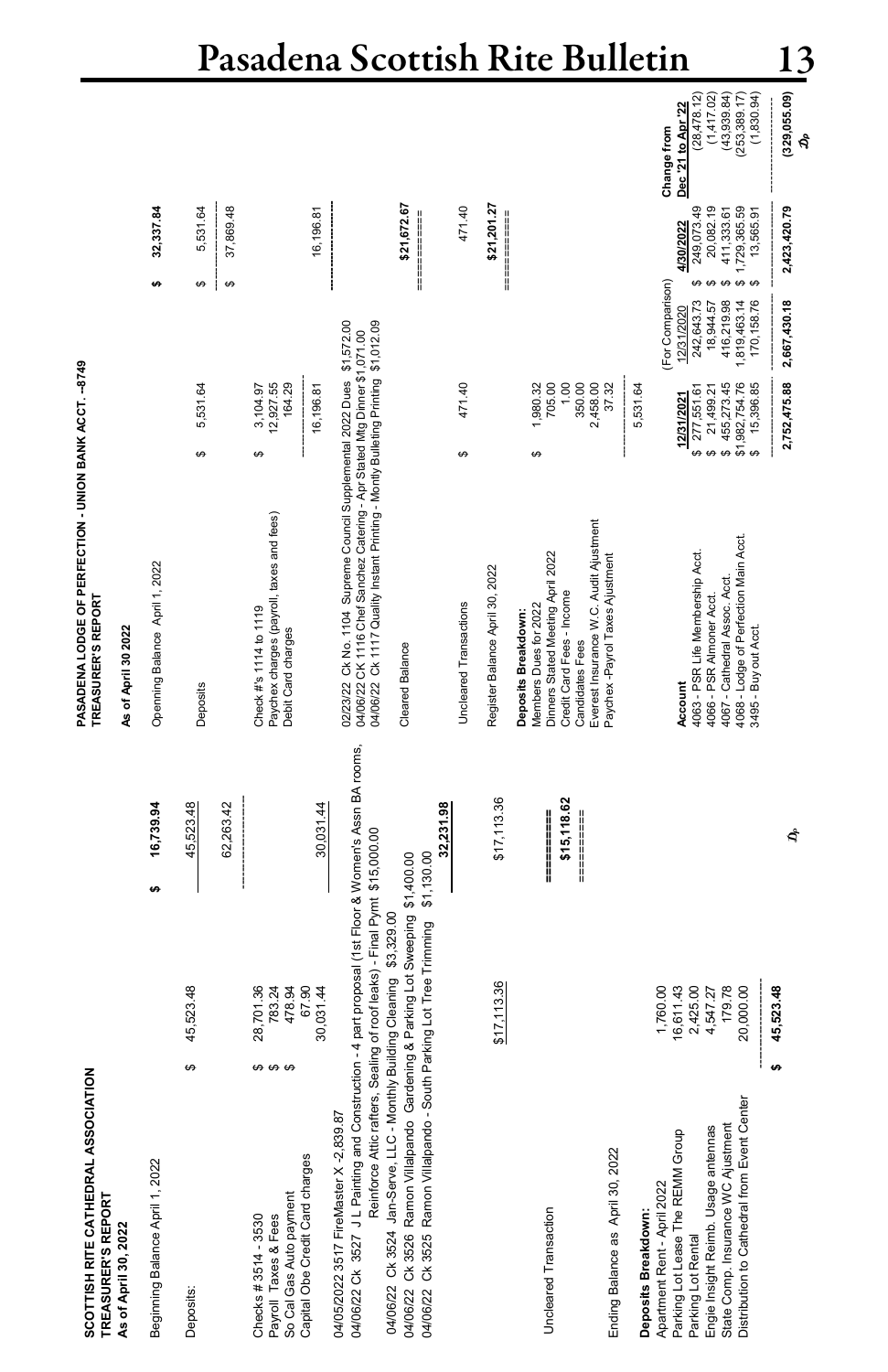## 14 Pasadena Scottish Rite Bulletin Knights of the Double Eagle Program Points submitted and approved as of April 30th

| 3175 | TJ Oliva                  | 100  |
|------|---------------------------|------|
| 2525 | Ronald Perez              | 150  |
| 800  | Guillermo Quezada         | 100  |
| 825  | William Rook              | 850  |
| 350  | Herair Rostamian          | 0    |
| 50   | Roland Sanchez            | 750  |
| 75   | Michael Schneider         | 975  |
| 0    | Michael Smith             | 3975 |
| 2075 | John Thorpe               | 1275 |
| 0    | Oliver Torrealba Torres 0 |      |
| 0    | Joseph Whittington        | 0    |
| 0    | David Williams            | 275  |
| 2000 | <b>Bill Witten</b>        | 325  |
| 0    | Jonathan Dru Wood         | 725  |
| 700  | Dennis Yen                | 0    |
| 2500 |                           |      |
|      |                           |      |

Please contact any of the committee members with inquiries: Illustrious Ron Alcorn (ron@pasadenascottishrite.org), Illustrious Gregory Gabriel (gregoryjgabriel@gmail.com), Honorable TJ Oliva (quarryworkman@gmail.com) and Honorable Robert Artinian (robertartinian@gmail.com).

https://www.de32.org/

Thank you in advance for your participation.

Sincerely & fraternally,

KDE Committee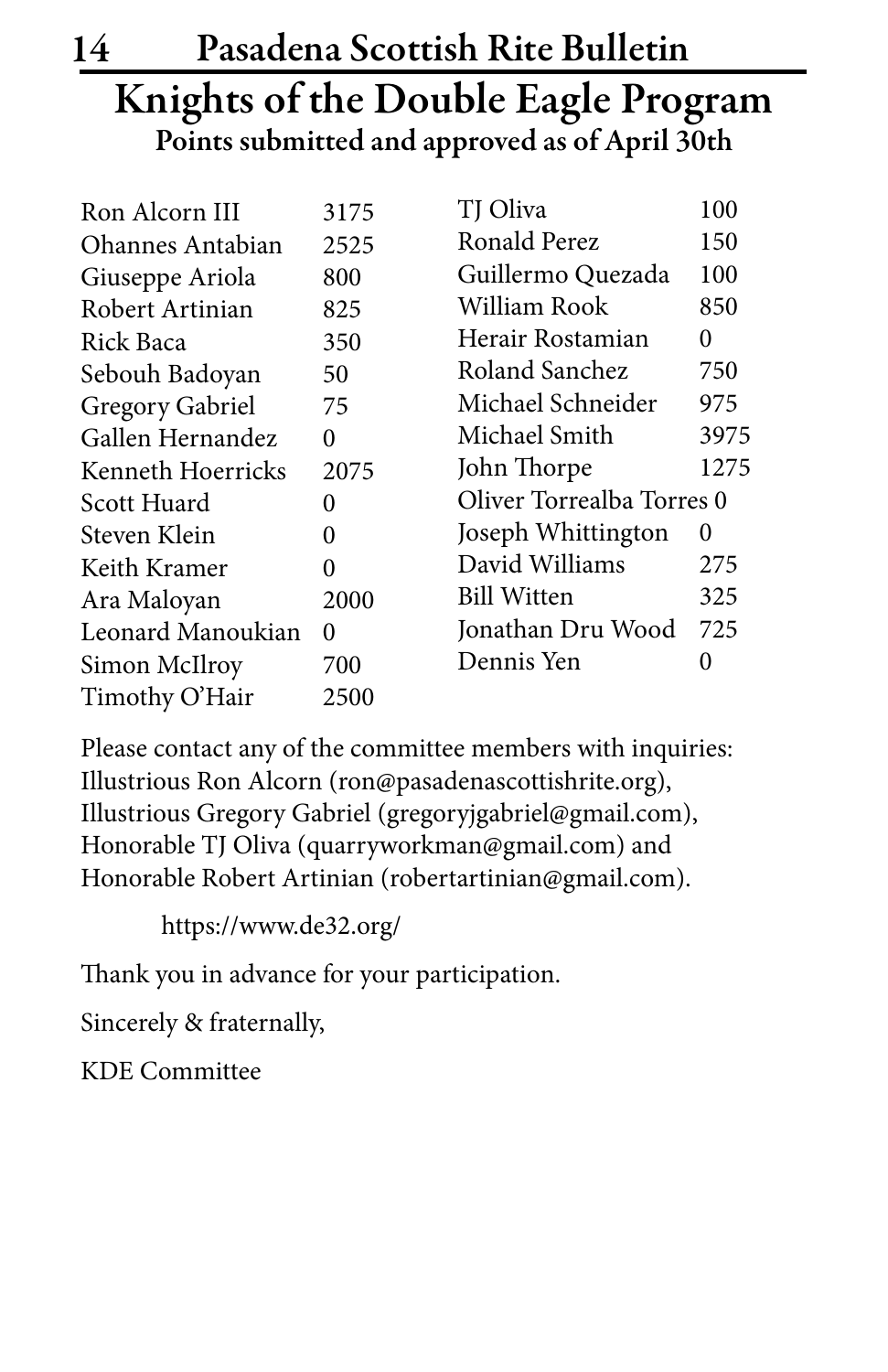

Visit us on Facebook https://www.facebook.com/PasadenaAASR

## A Sponsor's Responsibility

For every petitioner for the degrees of Scottish Rite Degrees there is a Scottish Rite Mason who is his sponsor on whom rests the responsibility for proper training of the petitioner. The Scottish Rite Mason who signs the petition has a responsibility that does not end with their signature on the petition. If you invited a guest to a gathering at your home, you make sure that he meets all of your guest and is made welcome and comfortable. Isn't the man whom you recommend Scottish Rite Freemasonry entitled to the same courtesy? As his sponsor, is it not your duty to assist him with his work and take an interest in his progress? It seems to us that it is, and that you should see to it that he fully understands the fine lessons of our degrees. If you recommend a man to the Scottish Rite, satisfy yourself that he is receiving that for which you recommended him. To do so is but a Masonic courtesy and it is your duty as a Scottish Rite Mason.

### Mission Statement

It is the mission of the Scottish Rite of Freemasonry, SJ, to improve it members and enhance the communities in which they live by teaching and emulating the principles of Brotherly Love, Tolerance, Charity, and Truth while actively embracing high social, moral, and spiritual values including fellowship, compassion, and dedication to God, family and country.

Strategic Objectives<br>Fulfill the promise of additional Masonic knowledge through education and training. Build a Positive Public Image of Freemasonry and the Scottish Rite. Support and expand our philanthropic activities.

Provide a framework for effective leadership to ensure the stability and long-term success of the Fraternity. Provide a financial process to ensure the stability and long-term success of the Fraternity

## Scottish Rite Creed

Human progress is our cause, liberty of thought our supreme wish, freedom of conscience our mission, and the guarantee of equal rights to all people everywhere our ultimate goal.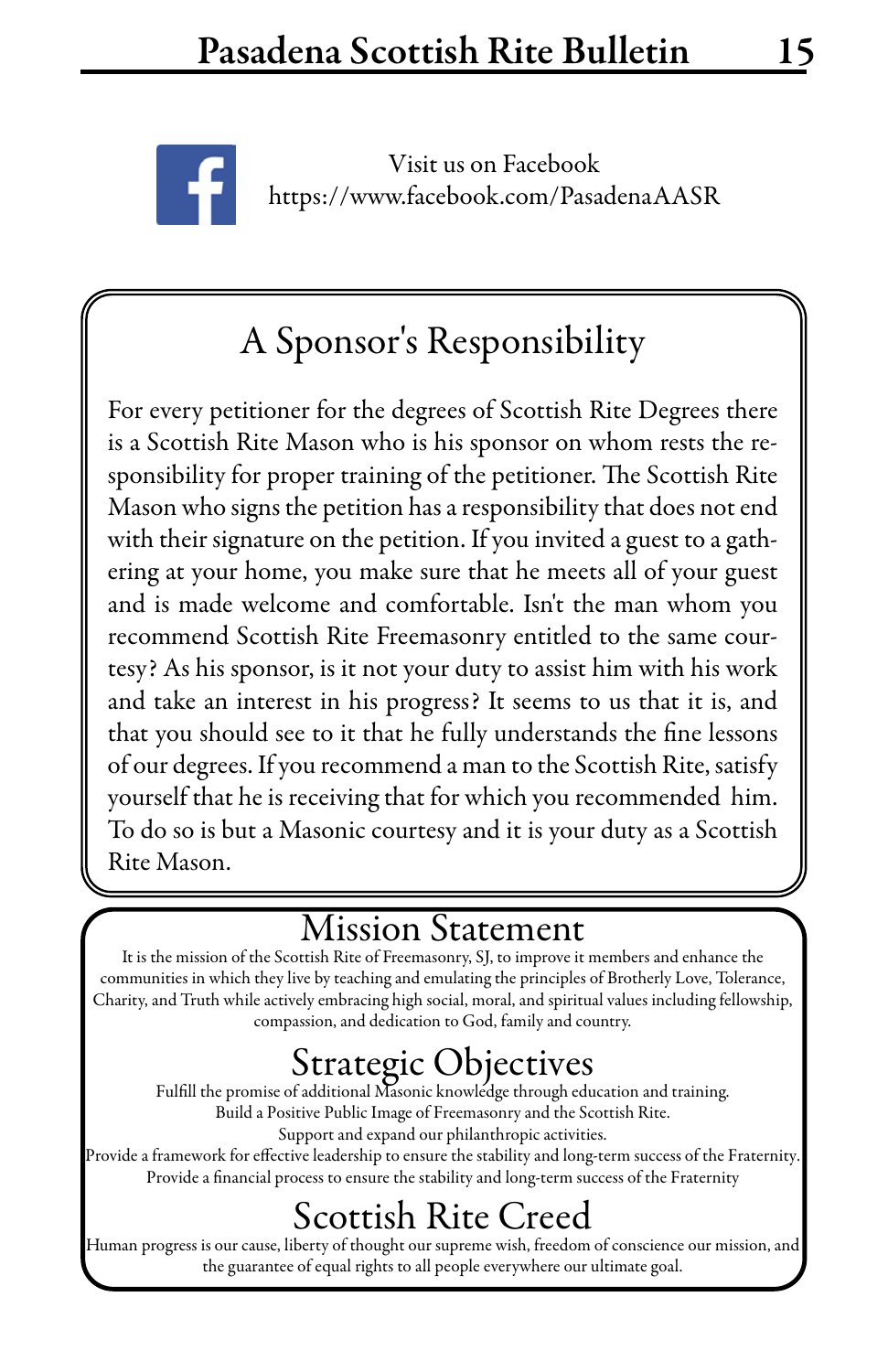



PRACTICE AND PROCEDURE FOR THE SCOTTISH RITE. By HENRY C. CLAUSEN, 33°

Sovereign Grand Commander of The Supreme Council, 33°, Scottish Rite, SJ.

(Mother Supreme Council of the World). 1969 – 1985.

Sovereign Grand Inspector General in California. -1969.

Past Grand Master of Masons in California. 1954.

Member of Bars of California; Federal and United States Supreme Courts.

### **THE FOURTEENTH DEGREE RING.**

Purity of Honor, integrity of the Sword, spotlessness of the Shield-these were the three highest ideals of our ancient brethren. "Honor that never broke the faith with any one" was supreme and preserved despite danger or personal loss. "Integrity of the Sword in never failing to draw it in defense of innocent and right" was a duty embraced with fervor and acted upon with courage. "The Shield never to be sullied by protecting oppression and wrong" was the symbol of each brother's dedication to the knighthood. When the ancient knight passed to his eternal home, he bequeathed his Honor, Sword and Shield to another, one near and dear, one he knew

Continued on next page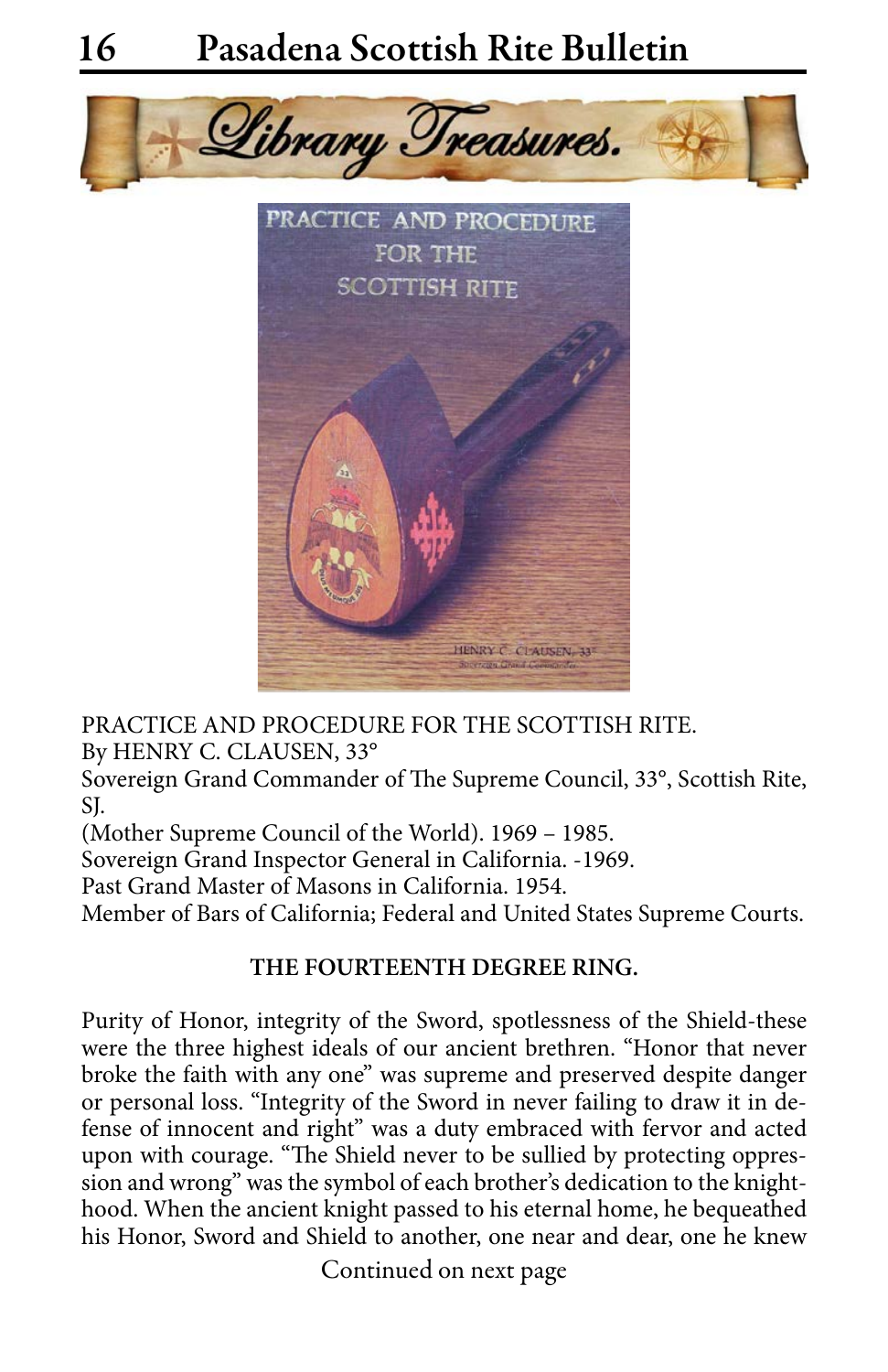Library Treasures, continued...

would carry on his quest unblemished and victorious.

The Scottish Rite Fourteenth Degree Ring symbolizes these ancient emblems. Eloquently simple, it is a flat, plain band of gold or other material resembling gold, and embosed thereon an engraved or enameled plate in the form of an equilateral triangle and within the triangle the Hebrew letter "Yod." In it there is inscribed the Scottish Rite Motto: Virtus junxit, Mors Non Separabit (Virtue has united and death shall not separate). The ring's circle expresses the fraternal bond between all men and all generations. On its owner's death, it should be given with dignity and pride to another Scottish Rite Mason so he can carryon a similar Masonic Honor, Sword and Shield that the ring symbolizes.

Although the ring may be altered to fit the new Brother's finger, it need not be changed. There is no official instruction designating on what finger it should be worn. The position is irrelevant so long as the ring is worn with honor appropriate to the fallen Brother, his fraternal heir, and the Rite. As an evidence of authenticity, the wearing of the Scottish Rite ring is mandatory under our rituals, vows, laws, regulations and customs.

(…) To draw attention to the importance of the ring, a number of Valleys have elicited enthusiasm among the Brethren and open general family attendance with a combined ring and cap presentation. For such occasions, memorable thoughts concerning this honored Masonic tradition may be distributed in the form of my essay, "If Your Scottish Rite Ring Could Speak."

Bibliographical source:

Book: PRACTICE AND PROCEDURE FOR THE SCOTTISH RITE. By Henry C. Clausen, 33°. First Edition August 1981-10,000. CHAPTER TWO (Pages 17 - 19).

Front Cover: The Gavel with the Grand Commander's insignia which was presented to Sovereign Grand Commander Henry C. Clausen, 33°, by the late :. Brother C. Wheeler Barnes, 33°. Photography: Neyenesch Printers, Inc., San Diego, California.

Library of Congress Catalog Card Number 81- 51906.

Research work by: Brother Oliver A. Torrealba, M.'. M.'., 32°, KSA. Knight of Heraldry & Regalia. Pasadena Scottish Rite.

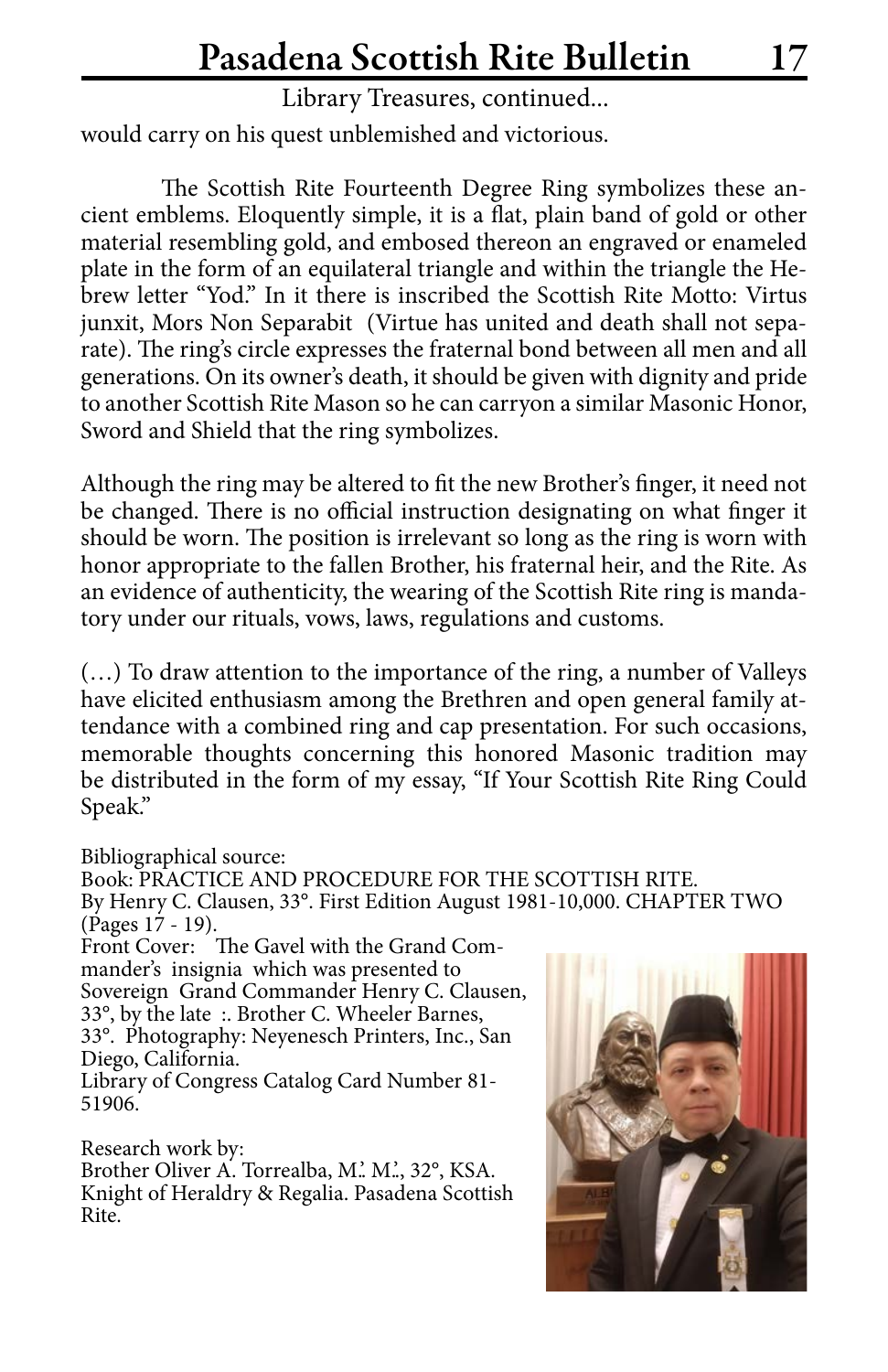Below is another thank you note that the Pasadena Rite Care Center clinician received from the family of one of the children being helped in our Language Center.

March 31, 2022

Dear Ms. Suzy,

I cannot thank you enough for the work you have done with Sasha. Thinking back to her initial visit compared to how she is at your center now, makes me so grateful for all you have done. Sasha has not only made speech progress, but her social interaction has also improved. Sasha may not say a lot, but she definitely knows when she feels loved and welcomed. Thank you for providing her a safe and happy place to feel that. You are someone we will always hold dear to our hearts. We are eternally grateful for you, Ms. Meghri and the Scottish Rite Childhood Language Center.

> They always say it takes a village to raise a child... thank you for being part of our village.

Sincerely, Pearl, Grandma Carmen, Jojo and Sasha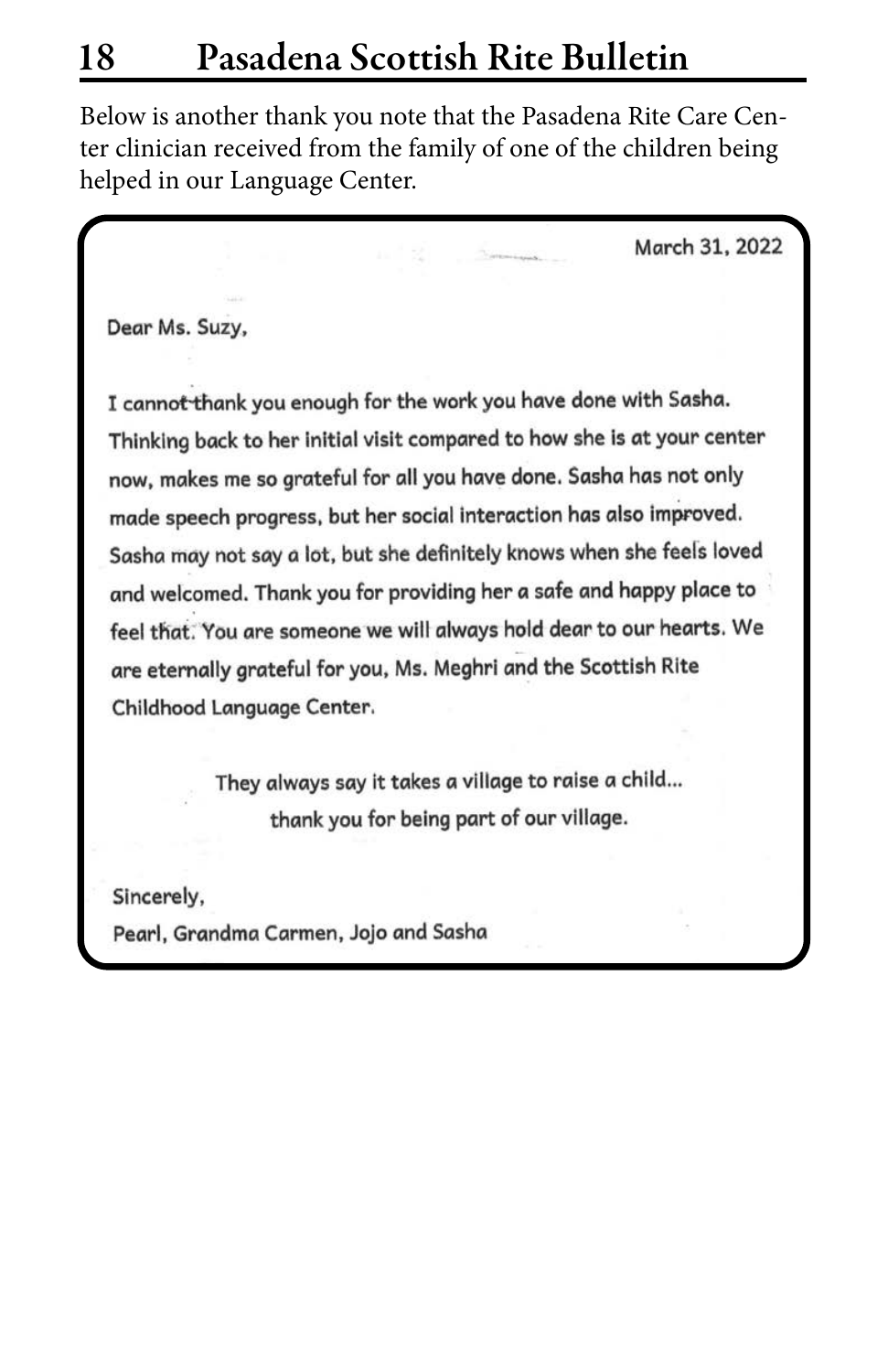## Pasadena Scottish Rite Bulletin 19 Pasadena Childhood Language Center



Meghri Habashian Office Coordinator

Donations may be made by a group, an organization, a couple, or an individual. They may be made In Honor of…, In Memory of…, as a member of the 365 Club, or as Friends of the Center. All donors are recognized in the bulletin.

Thank You to Our May 2022 Donors

365 Club

Memorials Steven Klein in memory of Bruce Ivie

In Honor of Steven Klein in honor of David Patterson

### Friends of the Center

Robert Brown, Christopher Lebedeff, Corey Barron, Elia Vasquez, Michael Raney, Calvin Smith.